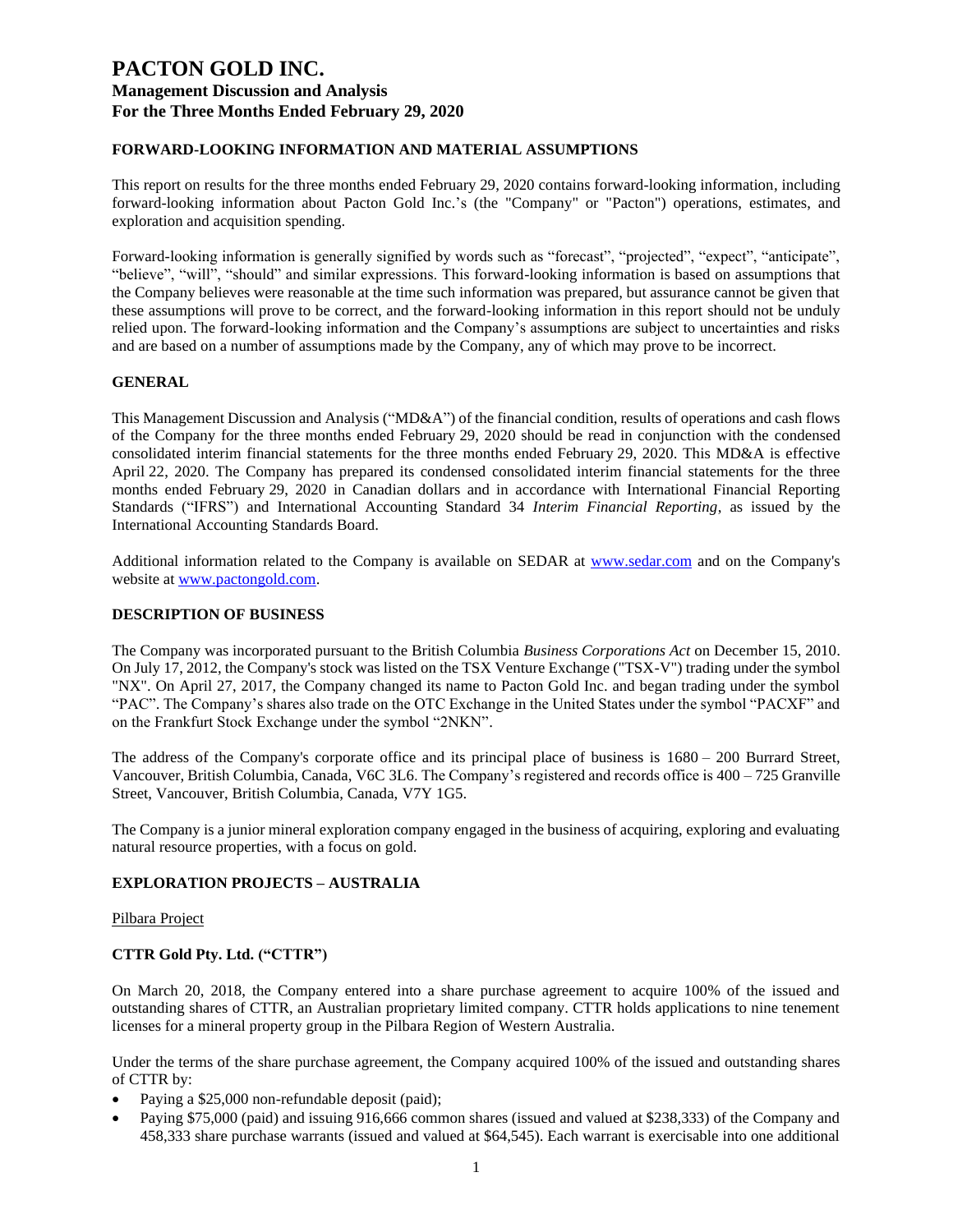common share of the Company for a period of 18 months from the date of issue at a price of \$0.45, upon acceptance of the transaction by the TSX-V (issued on March 29, 2018); and

• Paying \$50,000 (paid) and issuing 416,666 common shares (issued and valued at \$270,833) of the Company and 208,333 share purchase warrants (issued and valued at \$72,034). Each warrant is exercisable into one additional common share of the Company for a period of 18 months from the date of issue at a price to be determined at the date of grant, upon the grant of at least six exploration licenses.

The Company also issued 156,250 common shares valued at \$40,625 as a finder's fee on the transaction.

The acquisition of CTTR has been accounted for as an acquisition of assets and liabilities, as CTTR does not meet the definition of a business under IFRS 3 *Business Combinations*. The acquisition of the net assets of CTTR was recorded at the fair value of the consideration transferred of \$836,370, as detailed above. The net assets acquired consisted entirely of exploration and evaluation assets.

On January 6, 2020, the Company surrendered all tenement licenses, which resulted in an impairment charge of \$832,177 for the year ended November 30, 2019.

#### **Arrow (Pilbara) Pty. Ltd. ("Arrow Pilbara")**

On May 11, 2018, the Company entered into a share purchase and option agreement whereby the Company could earn up to an 80% interest in Arrow Pilbara, an Australian proprietary limited exploration company. Arrow Pilbara holds two granted tenement licenses and two applications for licenses in the Pilbara Region of Western Australia.

Under the terms of the agreement, the Company was required to make cash payments and issue common shares and common share purchase warrants of the Company to acquire a 51% interest in Arrow Pilbara as follows:

• Issue 1,086,957 common shares (issued and valued at \$695,652) and 1,086,957 common share purchase warrants (issued and valued at \$583,761) exercisable into one share at \$0.35 for three years and pay \$450,000 (paid).

To acquire a further 29% interest in Arrow Pilbara, the Company was required to:

- Pay \$250,000 or an equivalent number of common shares based on the five-day trailing volume-weighted average price at the time of issue, subject to a floor price of no lower than \$0.19 per common share; and
- Fund exploration expenditures up to a maximum of \$500,000.

The vendor retains a right to explore for, mine and extract lithium, caesium and tantalum from the property.

A discovery bonus of \$500,000 cash is payable if the Company reports a National Instrument ("NI") 43-101-defined "measured mineral resource" or "inferred mineral resource" of at least 100,000 ounces of gold on the property.

The Company also issued 227,941 common shares valued at \$58,125 as a finder's fee on the transaction.

The acquisition of 51% of Arrow Pilbara has been accounted for as an acquisition of assets and liabilities, as Arrow Pilbara does not meet the definition of a business under IFRS 3. The acquisition of the net assets of Arrow Pilbara was recorded at the fair value of the consideration transferred of \$1,637,538, as detailed above. The net assets acquired were as follows:

| <b>Net Assets Acquired</b>                                    |                          |
|---------------------------------------------------------------|--------------------------|
| Exploration and evaluation assets<br>Non-controlling interest | 3,210,860<br>(1,573,322) |
|                                                               | 1,637,538                |

On August 20, 2018, the Company entered into a share purchase agreement to acquire the remaining ownership interest in Arrow Pilbara. Under the terms of the agreement, the Company will acquire the remaining 49% ownership interest in Arrow Pilbara by paying \$1,000,000 (paid) and issuing 2,000,000 common shares (issued and valued at \$820,000).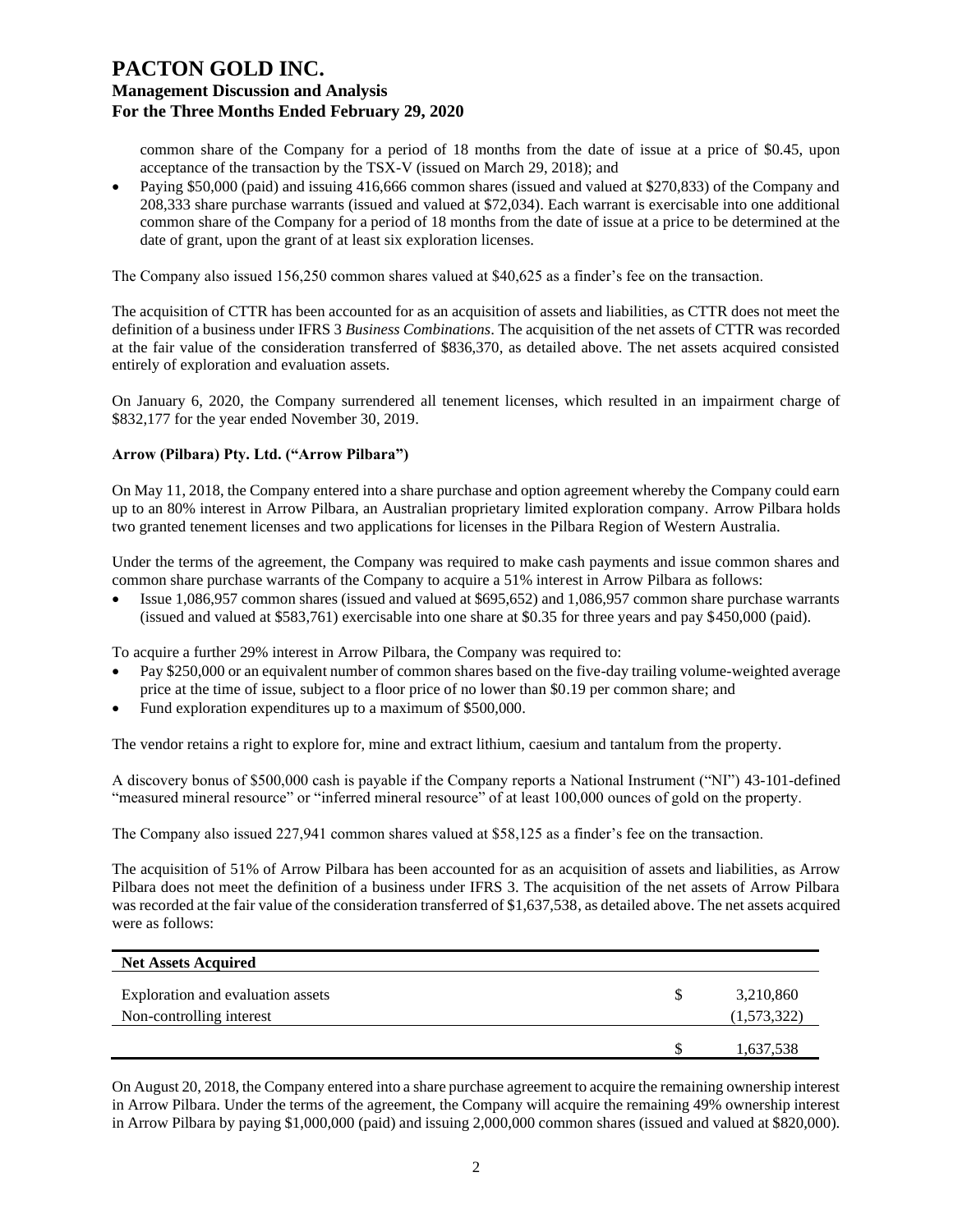The purchase of the remaining 49% interest was accounted for as follows:

| <b>Acquisition of 49% Interest</b>      |             |
|-----------------------------------------|-------------|
| Additional consideration paid           | 1,820,000   |
|                                         |             |
| Elimination of non-controlling interest | (1,573,322) |
|                                         |             |
| Loss on acquisition                     | 246,678     |

On January 6, 2020, the Company surrendered two tenement licenses, which resulted in an impairment charge of \$636,906 for the year ended November 30, 2019.

### **Drummond East Pty. Ltd. ("Drummond East")**

On August 15, 2018, the Company entered into a share purchase agreement to acquire a 100% interest in Drummond East, an arm's length Australian exploration company wholly owned by Impact Minerals Ltd. ("Impact"). Drummond East holds seven granted tenement licenses in the Pilbara Region of Western Australia.

Under the terms of the agreement, the Company paid Impact a total of \$350,000 and issued 2,125,000 common shares of the Company to Impact valued at \$860,625.

In addition, the Company will pay a bonus to Impact of \$500,000 if the Company publishes measured, indicated or inferred gold resources of more than 250,000 ounces on the property. The Company will grant Impact a 2% net smelter return royalty ("NSR") in respect of the property on standard industry terms to be agreed between the parties. The parties agree that the Company shall, at all times, retain an exclusive and unlimited right to purchase back 50% of the NSR from Impact for \$500,000.

The Company paid a finder's fee of 291,875 common shares (issued and valued at \$145,938).

The acquisition of Drummond East has been accounted for as an acquisition of assets and liabilities, as Drummond East does not meet the definition of a business under IFRS 3. The acquisition of the net assets of Drummond East was recorded at the fair value of the consideration transferred of \$1,356,563, as detailed above. The net assets acquired consisted entirely of exploration and evaluation assets.

On January 6, 2020, the Company surrendered three tenement licenses, which resulted in an impairment charge of \$629,073 for the year ended November 30, 2019.

### **Friendly Creek**

On August 11, 2018, the Company entered into a tenement sale agreement to acquire 100% of the Friendly Creek exploration license and mining leases in the Pilbara Region of Western Australia.

Under the terms of the agreement, the Company purchased a 100% interest in Friendly Creek by paying the vendors a total of \$25,000 (paid) and issuing to the vendors 2,500,000 common shares of the Company (issued on March 15, 2019 and valued at \$562,500).

### **Yandicoogina and Boodalyerrie**

On September 25, 2018, the Company entered into a tenement sale agreement to acquire 100% of both the Yandicoogina and Boodalyerrie exploration licenses and mining leases from Gardner Mining Pty. Ltd. ("Gardner Mining"), an Australian proprietary limited exploration company.

Under the terms of the agreement, the Company purchased a 100% ownership interest in projects by paying Gardner Mining \$25,000 (paid) and issuing to Gardner Mining 3,000,000 common shares of the Company (issued on March 8, 2019 and valued at \$720,000).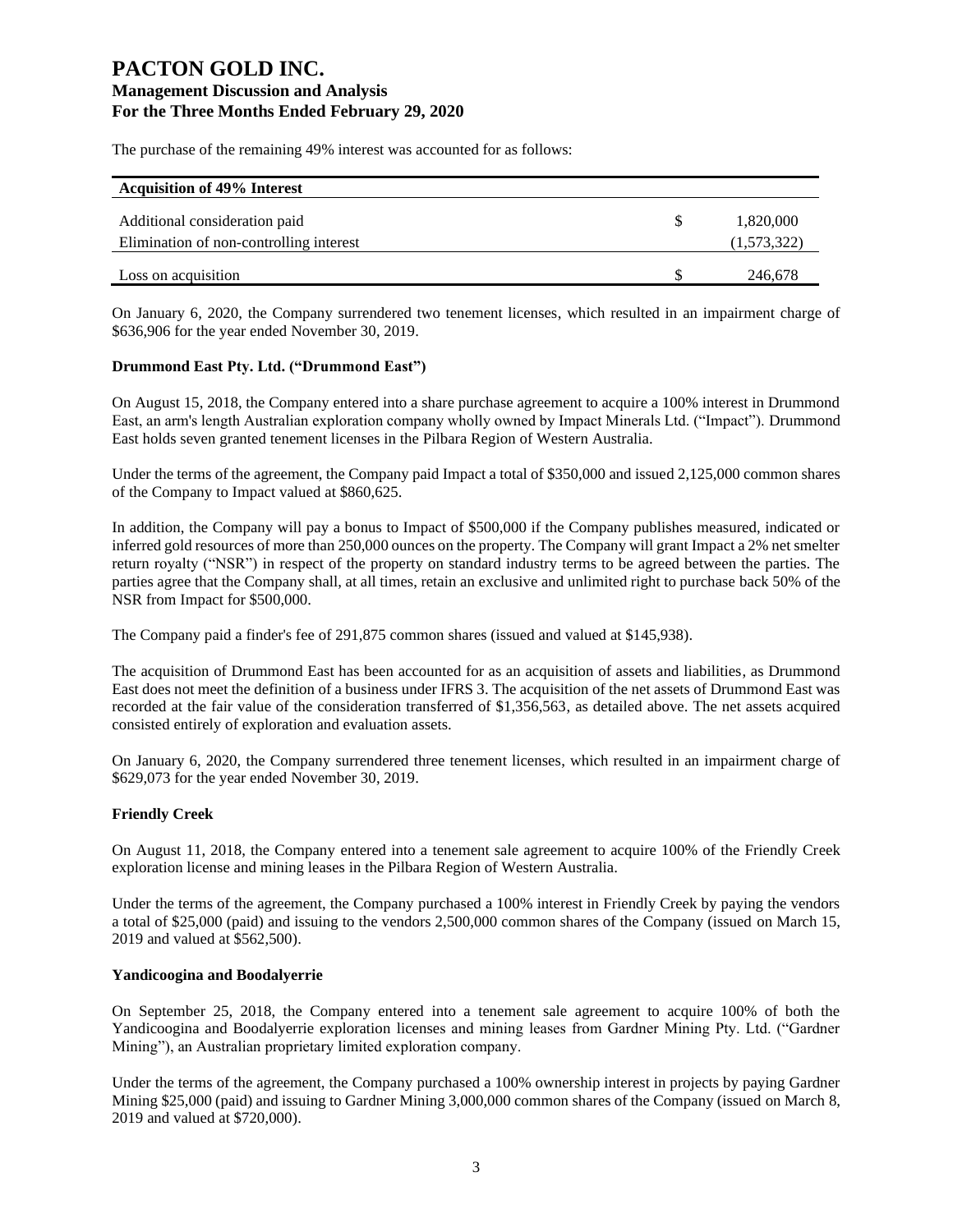### **Golden Palms Project**

On November 5, 2018, the Company entered into a tenement sale agreement to acquire the Golden Palms tenement license in Western Australia.

Under the terms of the agreement, Pacton can purchase 100% of the property by paying a total of \$100,000 (paid) and issuing 400,000 common shares on completion of the transaction (issued and valued at \$40,000).

### **Hong Kong Project**

On November 23, 2018, the Company entered into a tenement sale agreement to acquire a 70% interest in the Hong Kong project from Clancy Exploration Ltd. ("Clancy"), an Australian Securities Exchange-listed exploration company.

Under the terms of the agreement, the Company purchased a 70% interest in the Hong Kong project by paying Clancy \$200,000 (paid) and issuing to Clancy 3,780,613 common shares of the Company (issued on December 10, 2018 and valued at \$1,323,215). In addition, the Company issued 300,000 common shares valued at \$82,500 as a finder's fee on the project.

Upon completion of the acquisition, the Company and Clancy will enter into a joint venture, with Pacton acting as operator of the Hong Kong project. A minimum of AUD \$520,000 must be spent by the Company within two years of completion of the transaction. Clancy will be free carried with respect to expenditures until a decision to mine is made unanimously by both parties.

### **Keras Project**

On October 18, 2018, the Company entered into a grant of gold rights agreement to acquire the conglomerate gold rights of Calidus Resources Ltd. ("Calidus") in both the Marble Bar sub basin and the northeast Pilbara sub basin of Western Australia's Pilbara craton.

Under the terms of the agreement, the Company will acquire the gold rights by paying \$10,000 (paid) and issuing Calidus or its nominees 7,000,000 common shares of the Company (issued on December 5, 2018 and valued at \$1,925,000) and deferred compensation of 3,000,000 additional common shares of the Company (issued on November 13, 2019 and valued at \$330,000). A minimum of AUD \$55,000 must be spent by the Company on each anniversary of the completion of the transaction.

On January 6, 2020, the Company decided not to pursue further exploration on the project. An impairment charge of \$2,221,479 has been recorded effective November 30, 2019.

### **Tardarinna Project**

On March 22, 2019, the Company entered into a tenement sale agreement to acquire the Tardarinna tenement license in Western Australia.

Under the terms of the agreement, the Company acquired a 100% interest in the property by issuing 1,250,000 common shares on completion of the transaction (issued on August 27, 2019 and valued at \$281,250).

### **Exploration on the Pilbara Project**

On October 15, 2018, the Company announced that an advance team of reconnaissance prospectors collected gold nuggets from six locations on Pacton's Friendly Creek tenements. The gold nuggets were located in weathered material overlying a package of unclassified Mesoarchean ultramafic rocks and komatiitic basalt that extends along the Friendly Creek tenements for approximately ten kilometres. The origin of the gold nuggets, which show various morphological shapes, has not yet been determined. Subject to confirmation by detailed geological mapping, it is assumed that the material has not been transported and that the nuggets represent eluvial material that has been liberated from the underlying bedrock. This tentative interpretation is supported by the reports of historical gold workings from the same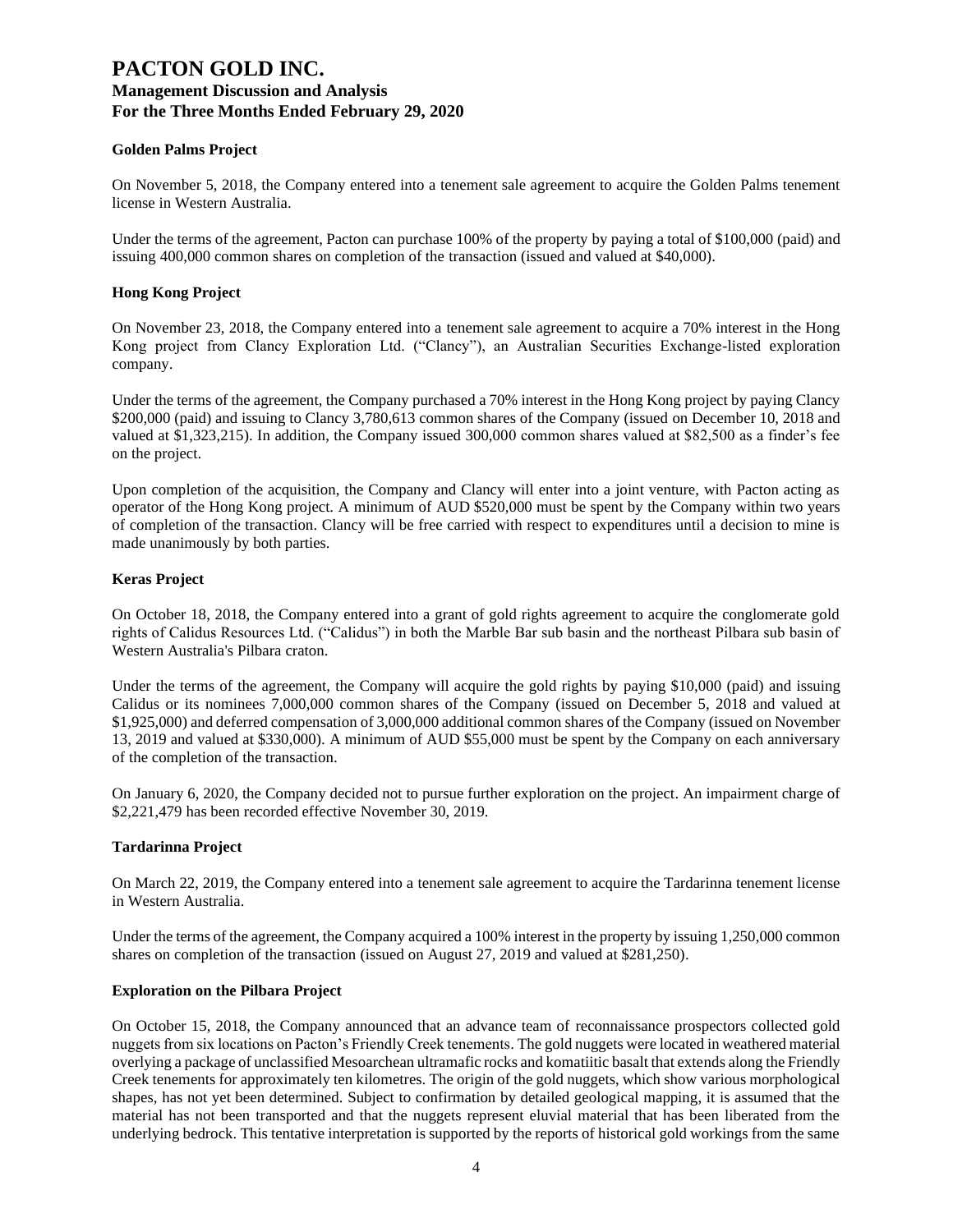geological unit throughout the Friendly Creek tenements and throughout Pacton's adjacent Hong Kong tenement. Massive areas of the prospective geological formation also underlie the Golden Palms tenement, which is largely unexplored.

On March 12, 2019, the Company announced the commencement of initial field work at the Yandicoogina Project. The work program is targeting high-grade, shear-hosted gold within a number of mineralization settings and will use rock chip sampling and mapping to prioritize targets for drill testing.

On July 12, 2019, the Company announced that prospecting work at the Friendly Creek mining lease has identified primary quartz vein hosted visible gold mineralization.

### **EXPLORATION PROJECTS – CANADA**

#### Red Lake Project

On May 23, 2017, the Company entered into an option agreement to earn a 100% interest in 14 mineral claims in the Red Lake Mining District, located in Ontario. Under the terms of the agreement, the Company must make cash payments and issue common shares of the Company as follows:

- Issue 300,000 common shares of the Company (issued and valued at \$42,000) and pay \$16,000 (paid) within five days of approval by the TSX-V, which was received on May 26, 2017;
- Pay \$12,000 on or before May 26, 2018 (paid);
- Pay \$16,000 on or before May 26, 2019 (paid); and
- Pay \$26,000 on or before May 26, 2020.

The claims are subject to an underlying 2% NSR.

On May 23, 2017, and as amended November 23, 2017, June 14, 2018 and May 22, 2019, the Company entered into an additional option agreement to earn a 100% interest in 30 additional mineral claims in the Red Lake Mining District, located in Ontario. Under the terms of the agreement, the Company must make cash payments and issue common shares of the Company as follows:

- Issue 2,500,000 common shares of the Company (issued and valued at \$350,000) within five days of approval by the TSX-V, which was received on May 26, 2017;
- Pay \$20,000 on or before June 30, 2018 (paid);
- Pay \$80,000 on or before January 31, 2019 (paid); and
- Pay \$150,000 on or before June 30, 2019 (paid).

The vendors retain a 2.5% NSR, of which two-fifths (1%) can be repurchased by the Company for \$1,500,000.

On November 1, 2018, the Company entered into an option agreement to earn a 100% interest in 12 mineral claims in the Red Lake Mining District, located in Ontario. Under the terms of the agreement, the Company must make cash payments and issue common shares of the Company as follows:

- Pay \$15,000 on or before November 6, 2018 (paid);
- Pay \$15,000 (paid on December 4, 2018) and issue 100,000 common shares of the Company (issued and valued at \$25,500) within five days of approval by the TSX-V, which was received November 19, 2018;
- Pay \$40,000 (paid) and issue 75,000 common shares of the Company on or before November 19, 2019 (issued and valued at \$7,875); and
- Pay \$40,000 and issue 75,000 common shares of the Company on or before November 19, 2020.

The vendors retain a NSR that ranges from 0.25% to 2.25%, of which one-half can be repurchased by the Company for \$250,000.

On January 29, 2019, the Company entered into an agreement to acquire a 100% interest in additional mineral claims in the Red Lake Mining District, located in Ontario. The Company issued 192,310 common shares on February 6, 2019 valued at \$48,077. The claims are subject to a NSR ranging from 0.25% to 2.25%, of which a portion can be repurchased by the Company for \$250,000.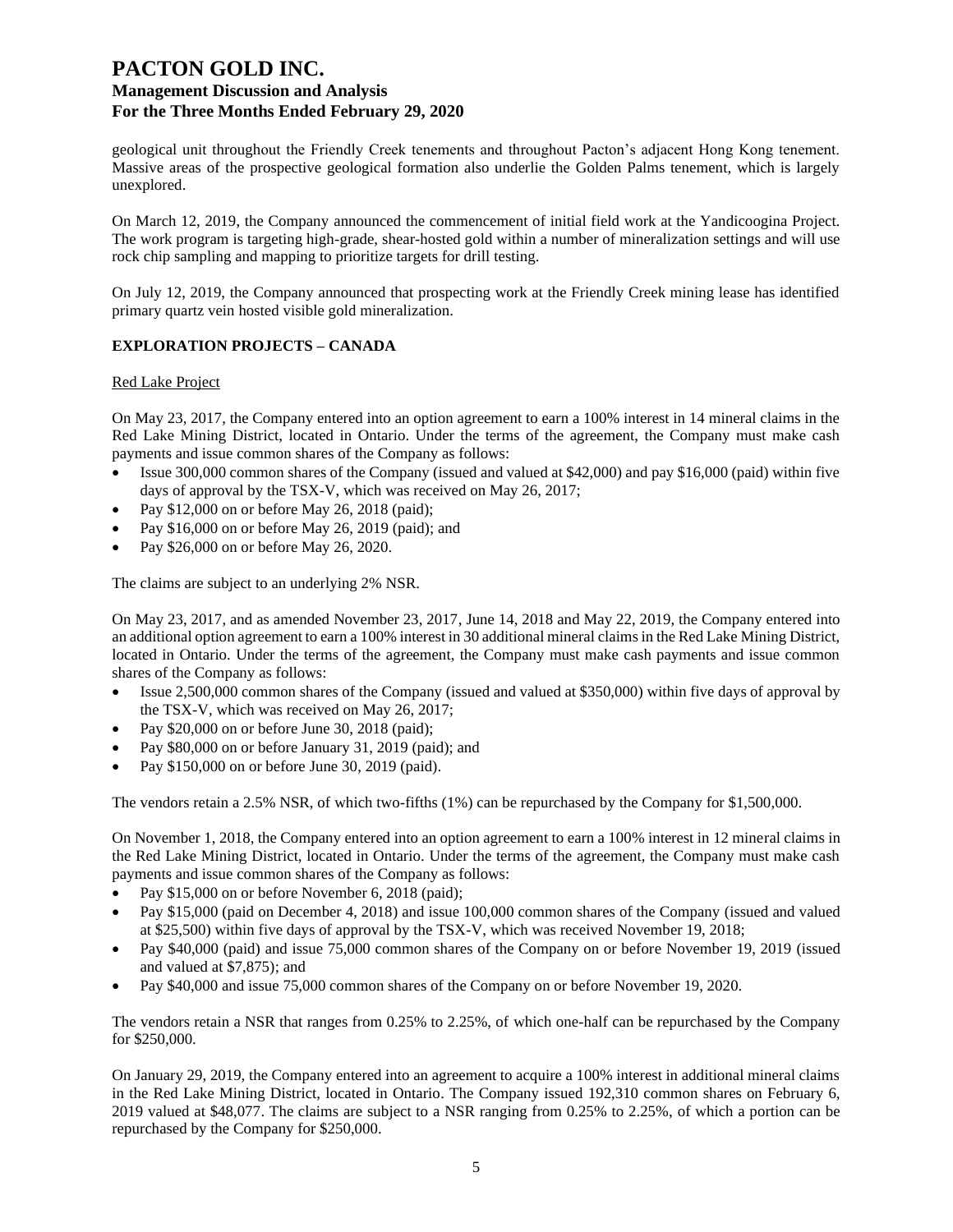### **Management Discussion and Analysis For the Three Months Ended February 29, 2020**

On February 12, 2019, the Company entered into an agreement to acquire a 100% interest in additional mineral claims in the Red Lake Mining District, located in Ontario. The Company paid \$15,000 and on February 28, 2019 issued 75,000 common shares valued at \$19,125. The claims are subject to a 2% NSR, of which one-half can be repurchased by the Company for \$200,000.

On February 20, 2019, the Company entered into an option agreement to acquire a 100% interest in additional mineral claims in the Red Lake Mining District, located in Ontario. Under the terms of the agreement, the Company must make cash payments and issue common shares of the Company as follows:

- Pay up to \$30,000 on behalf of the vendor for exploration expenditures (paid);
- Issue 125,000 common shares of the Company within five days of approval by the TSX-V, which was received March 5, 2019 (issued on March 6, 2019 and valued at \$31,250);
- Pay \$50,000 (paid) and issue 100,000 common shares of the Company on or before March 5, 2020 (issued and valued at \$8,500); and
- Pay \$50,000 and issue 125,000 common shares of the Company on or before March 5, 2021.

The claims are subject to a 0.25% to 1.75% NSR, of which a portion can be repurchased by the Company at a rate of \$250,000 for each 0.25% portion that is repurchased.

On March 13, 2019, the Company entered into an option agreement to acquire a 100% interest in additional mineral claims in the Red Lake Mining District, located in Ontario. Under the terms of the agreement, the Company must make cash payments and issue common shares of the Company as follows:

- Pay up to \$40,000 on behalf of the vendor for exploration expenditures (paid);
- Issue 100,000 common shares of the Company within five days of approval by the TSX-V, which was received March 21, 2019 (issued on March 22, 2019 and valued at \$23,000);
- Pay \$50,000 (paid) and issue 100,000 common shares of the Company on or before March 21, 2020 (issued and valued at \$6,000); and
- Pay \$50,000 and issue 125,000 common shares of the Company on or before March 21, 2021.

The claims are subject to a 2.5% NSR, of which one-half can be repurchased by the Company for \$2,000,000.

On April 23, 2019, the Company entered into an option agreement to acquire a 100% interest in additional mineral claims in the Red Lake Mining District, located in Ontario. Under the terms of the agreement, the Company must make cash payments and issue common shares of the Company as follows:

- Pay \$30,000 (paid) and issue 100,000 common shares of the Company (issued on May 6, 2019 and valued at \$16,500) within five days of approval by the TSX-V, which was received on May 6, 2019;
- Pay \$30,000 and issue 150,000 common shares of the Company on or before May 6, 2020; and
- Pay \$30,000 on or before May 6, 2021.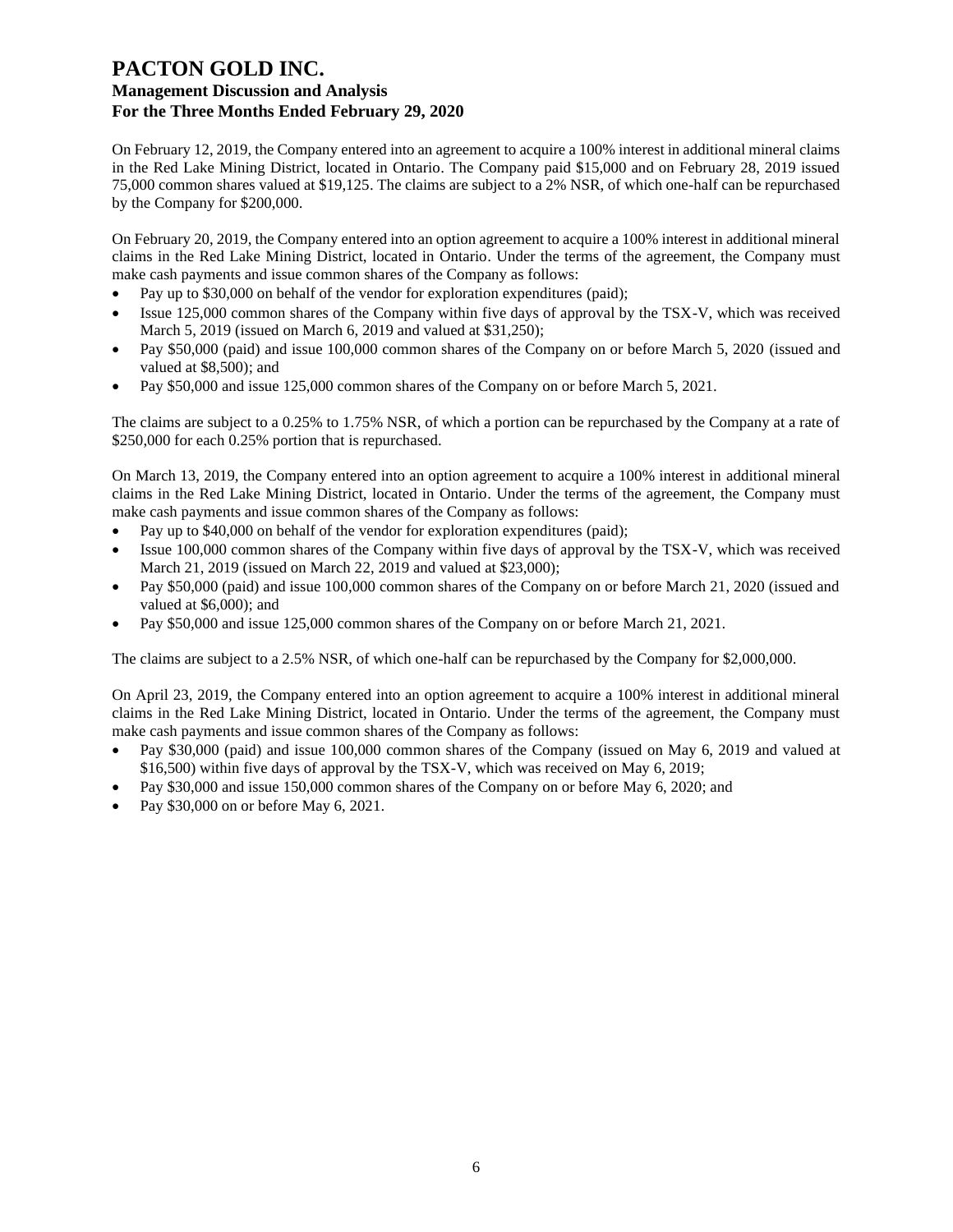On April 24, 2019, the Company announced the completion of a high resolution airborne magnetic survey at the Red Lake Project. A total of 2,957-line kilometres at a 50-meter line spacing was flown. Initial survey results indicate multiple areas of interest in the form of prominent linear structures containing small-to-large scale folding and faulting (Figure 1 and Figure 2).



Figure 1. Pacton's Red Lake Property with New Magnetic Survey. Inset over western half of property with intensely folded basalt units cut by D2 structures.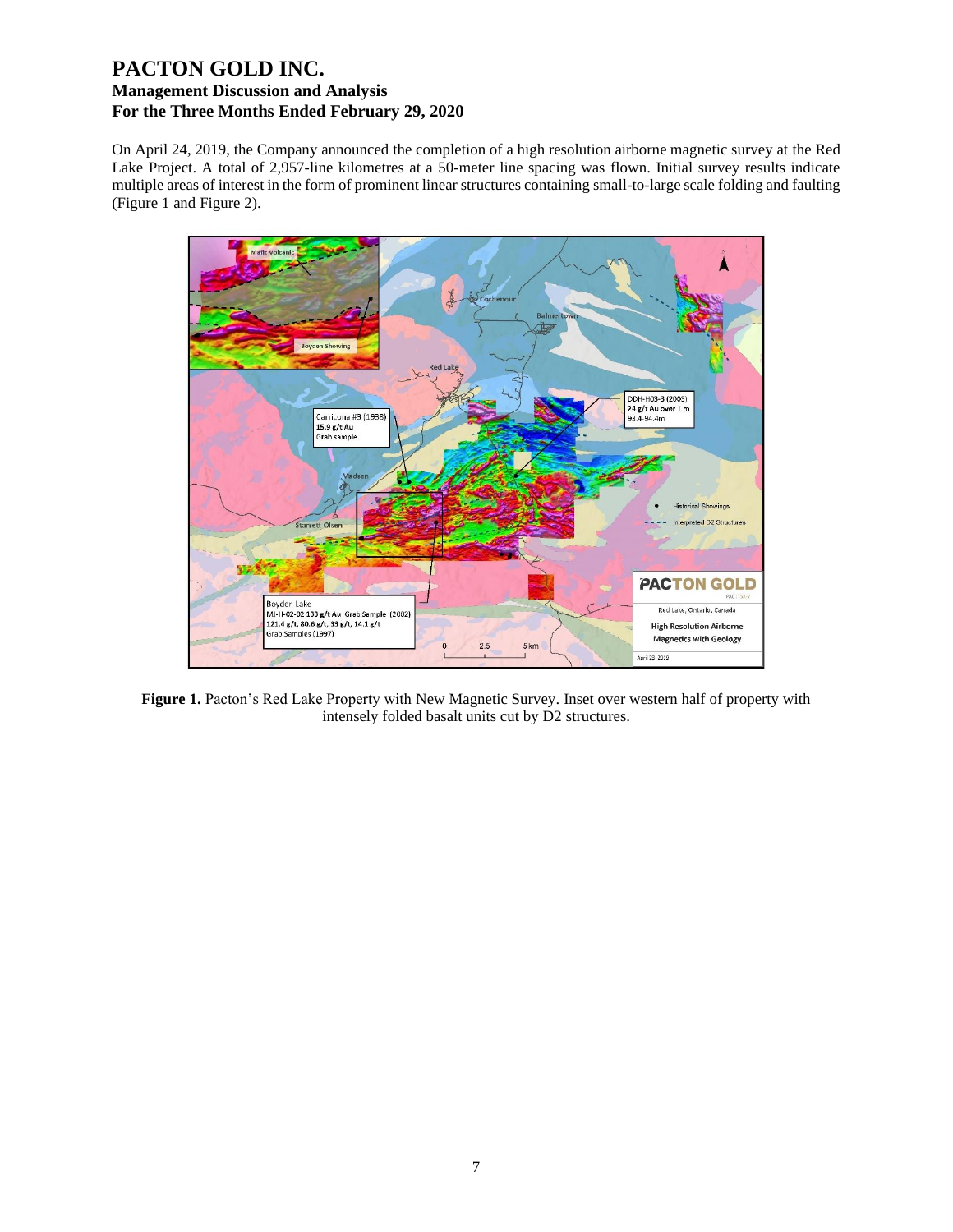**Management Discussion and Analysis For the Three Months Ended February 29, 2020**



**Figure 2.** Pacton's Red Lake Property with New Magnetic Survey (Tilt variation) showing detailed structure.

On July 16, 2019, the Company announced that initial surface sampling at the Red Lake Project has returned highgrade values, including 126.5 g/tonne (or "g/t") Au and 23.3 g/t Au from the Boyden prospect. Sampling is still in progress and additional surface results will be reported as they are received.

On July 23, 2019, the Company entered into two agreements to acquire 100% interests in additional mineral claims in the Red Lake Mining District, located in Ontario. Under the terms of each agreement, the Company must make a cash payment of \$100,000 and issue 400,000 common shares of the Company upon approval by the TSX-V. A total of \$200,000 was paid and 800,000 common shares were issued on August 12, 2019 and valued at \$140,000.

On October 22, 2019, the Company entered into an option agreement to acquire a 100% interest in additional mineral claims in the Red Lake Mining District, located in Ontario. Under the terms of the agreement, the Company must make cash payments and issue common shares of the Company as follows:

- Pay \$35,000 (paid) and issue 150,000 common shares of the Company within five days of approval by the TSX-V, which was received November 6, 2019 (issued on November 15, 2019 and valued at \$16,500);
- Pay \$22,500 and issue 150,000 common shares of the Company on or before November 6, 2020;
- Pay \$22,500 and issue 150,000 common shares of the Company on or before November 6, 2021;
- Pay \$22,500 and issue 150,000 common shares of the Company on or before November 6, 2022; and
- Pay \$22,500 and issue 150,000 common shares of the Company on or before November 6, 2023.

The claims are subject to a 0.25% to 2.25% NSR, of which one-half may be repurchased by the Company for \$1,000,000.

On October 29, 2019, a 10,000-meter drill program began for the Red Lake Project. The initial program is concentrating on exploration within the Madsen-Dixie fault corridor where a number of high-priority targets have been identified. Boyden, Carricona, LP F Fault Expansion and Shim are drill targets that have been identified and will be developed along structures that are considered to be analogous to those that host gold deposits within the historic Red Lake Mine trend immediately north of Pacton's main claim group.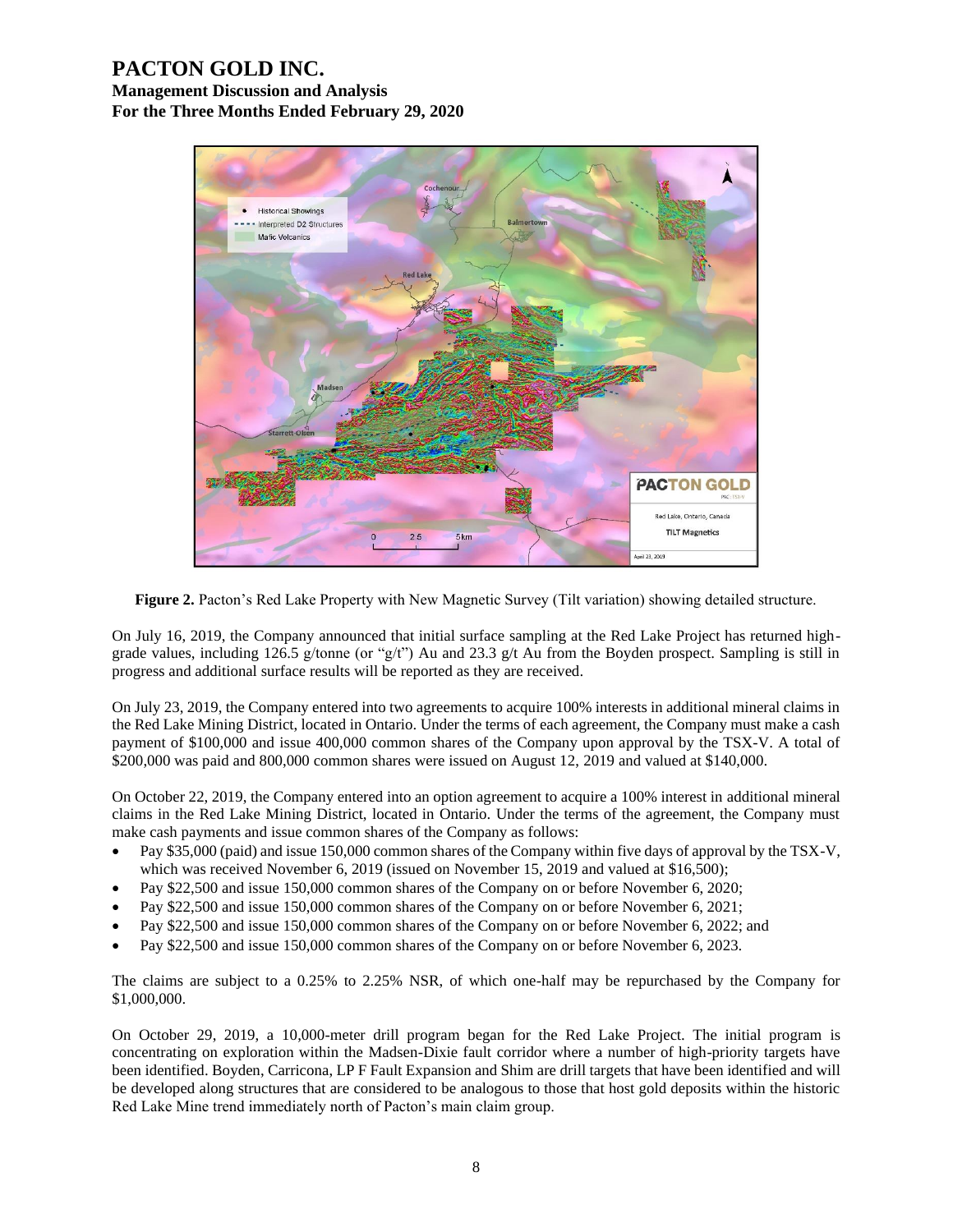### **Management Discussion and Analysis For the Three Months Ended February 29, 2020**

On April 1, 2020, the Company entered into a purchase agreement with TomaGold Corporation ("TomaGold"), whereby the Company will acquire all of TomaGold's interest, being 39.5%, in a joint venture it currently holds with Evolution Mining and Newmont Corporation (formerly GoldCorp. when TomaGold entered into the joint venture) on the Sidace Lake Property, located in the Red Lake Mining District in Ontario.

Under the terms of the agreement, the Company must pay and issue the following to TomaGold:

- Upon final acceptance of the transaction by the TSX-V, pay \$250,000 and issue 10,000,000 common shares (issued);
- Within six months of TSX-V acceptance, pay \$250,000 and issue \$800,000 worth of common shares at a price per share equal to the greater of \$0.16 and the five-day volume weighted average price of the Company's shares immediately preceding the date of issuance; and
- Upon the Company filing a NI 43-101 technical report on the property showing a gold resource estimate of 750,000 ounces AU or greater, issue 4,166,666 common shares.

### Tully West Gold Property

On January 16, 2017, the Company entered into an option agreement to earn a 100% interest in the Tully West Gold Property, located in Ontario. On January 18, 2018, certain terms were amended. Under the terms of the amended agreement, the Company must make cash payments and issue common shares of the Company as follows:

- Issue 1,300,000 common shares of the Company (issued on January 25, 2017 and valued at \$117,000) and pay \$25,000 (paid) within five days of approval by the TSX-V, which was received January 25, 2017;
- Issue 1,300,000 common shares of the Company on or before January 25, 2018 (issued on January 25, 2018 and valued at \$390,000);
- Pay \$80,000 on or before February 15, 2018 (paid); and
- Issue 1,300,000 common shares of the Company (issued on July 24, 2018 and valued at \$793,000) and pay \$110,000 (paid) on or before January 25, 2019.

The Company completed an equity financing for gross proceeds in excess of \$1,000,000 (excluding flow-through proceeds), thus the January 25, 2019 common share and cash payments were accelerated.

On December 12, 2018, the agreement was amended to extend the exploration expenditure deadlines. The Company was required to pay an additional \$10,000 on or before January 12, 2019 (paid).

The Company must now incur exploration expenditures as follows:

- \$250,000 on or before January 16, 2018 (incurred);
- An additional \$500,000 on or before January 25, 2020; and
- An additional \$500,000 on or before January 25, 2021.

The vendors retain a 2.5% NSR, of which two-fifths (1%) can be repurchased by the Company for an aggregate \$1,000,000.

On June 21, 2017, the Company announced assay results from the first two drill holes from its reconnaissance exploration program on the Tully West Gold Project. Four holes totaling 1,149 metres (or "m") were drilled. Step out drilling in 2013 by SGX Resources Inc. ("SGX") encountered high-grade gold mineralization in drill hole #13-38, which intersected 36.7 g/t Au (uncut) over 6.3 metres, 185 metres vertically below surface. This intercept occurred approximately 300 metres west of the previously established limits of the Tully Gold Deposit. Coarse visible gold was observed in the drill hole within a broad zone of mineralized quartz and carbonate veining within the host altered volcanic tuff, identical to the main Tully Deposit to the east.

The drill campaign was designed to initially validate historical intercepts with step out holes to the east and west and to also confirm continuity of mineralization. The first two drill holes successfully identified nine disparate auriferous en echelon vein systems and validated the historical intercepts and the presence of a gold system at depth.

The first drill hole, PAC-17-01, was spotted approximately 4.0 m south of drill hole SGX-13-38 and was designed to twin the previous drill hole. Drill hole PAC-17-01 encountered multiple en echelon auriferous quartz carbonate vein zones hosted within a mafic tuff dipping approximately 60 degrees north (see table below). Positive drill results from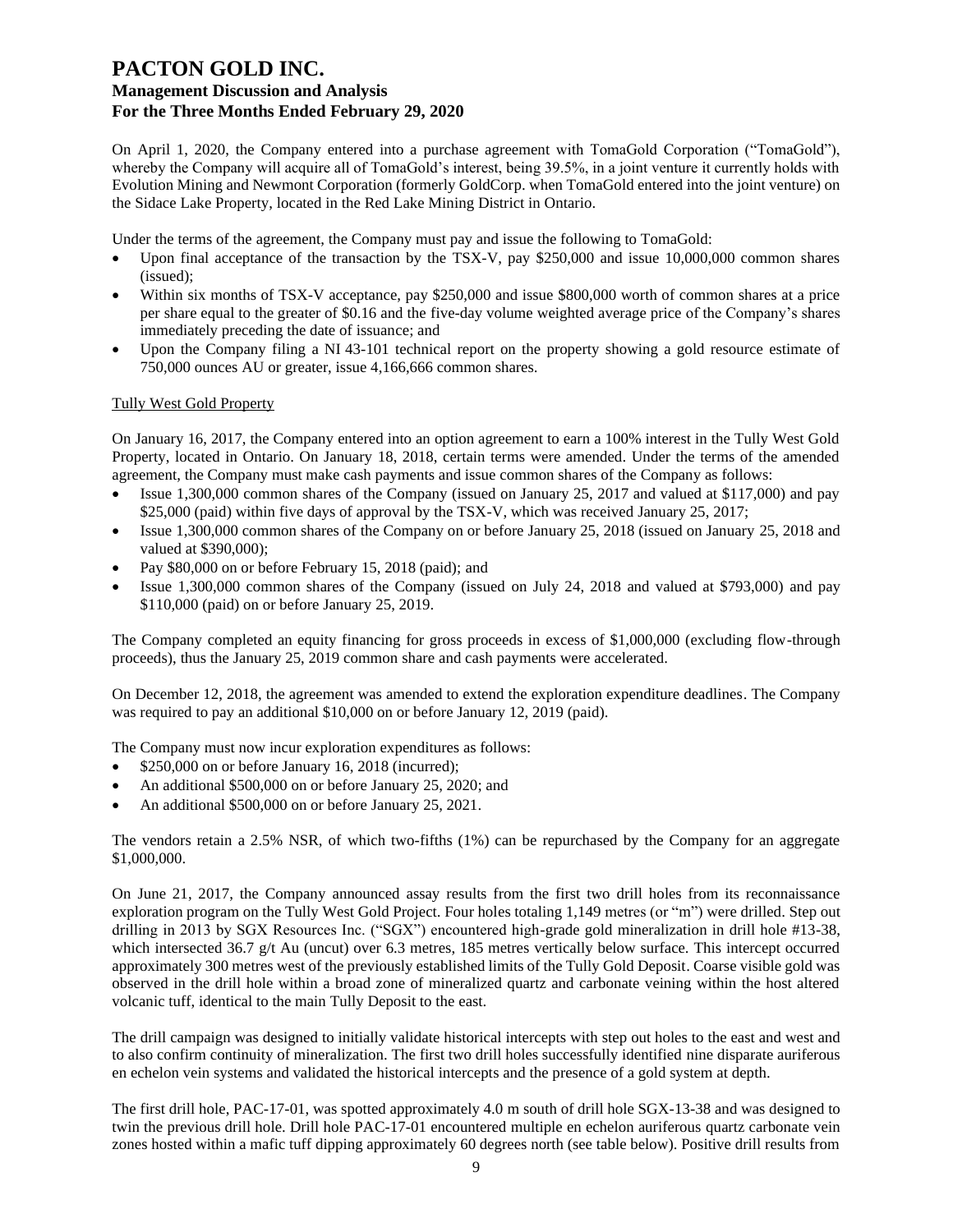### **Management Discussion and Analysis For the Three Months Ended February 29, 2020**

PAC-17-01 yielded 6.75 g/t Au over 0.8 m from 145.0 m to 145.8 m and 3.97 g/t Au over 0.5 m from 220.0 m to 220.5 m (see table below).

| PAC-17-01 | From  | To    | Width   | <b>Vertical Depth</b> | Grade    |
|-----------|-------|-------|---------|-----------------------|----------|
|           | (m)   | (m)   | $(m)$ * | (m)                   | $g/t$ Au |
|           | 100.5 | 102.0 | 1.5     | 85                    | 2.43     |
|           | 110.0 | 111.0 | 1.0     | 93                    | 1.30     |
|           | 119.0 | 121.3 | 2.3     | 100                   | 1.66     |
|           | 145.0 | 145.8 | 0.8     | 122                   | 6.75     |
|           | 150.0 | 150.5 | 0.5     | 127                   | 1.53     |
|           | 154.0 | 154.6 | 0.6     | 130                   | 1.60     |
|           | 220.0 | 220.5 | 0.5     | 185                   | 3.97     |
|           | 225.4 | 226.9 | 1.5     | 188                   | 1.77     |
|           | 367.1 | 368.0 | 0.9     | 304                   | 1.23     |

\*Drilled widths are currently reported. True widths are not known at this time.

Drill hole PAC-17-02 was spotted and drilled 25 metres east of PAC-17-01 and encountered 5.55 g/t Au over 2.5 m from 98.0 m to 100.5 m, including 18.3 g/t Au over 0.7 m from 98.8 m to 99.5 m. As with drill hole PAC-17-01, the second drill hole, PAC-17-02, also intersected stacked multiple en echelon quartz carbonate vein systems hosting gold.

| <b>PAC-17-02</b> | From  | To    | Width   | <b>Vertical Depth</b> | Grade    |
|------------------|-------|-------|---------|-----------------------|----------|
|                  | (m)   | (m)   | $(m)$ * | (m)                   | $g/t$ Au |
|                  | 76.7  | 78.1  | 1.4     | 63                    | 1.28     |
|                  | 98.0  | 100.5 | 2.5     | 82                    | 5.55     |
| "including"      | 98.8  | 99.5  | 0.7     | 81                    | 18.3     |
|                  | 101.7 | 102.6 | 0.9     | 85                    | 2.60     |
|                  | 162.0 | 170.0 | 8.0     | 140                   | 0.95     |
| "including"      | 164.0 | 165.0 | 1.0     | 137                   | 2.54     |
| "including"      | 168.0 | 170.0 | 2.0     | 140                   | 1.16     |
|                  | 194.5 | 195.0 | 0.5     | 162                   | 2.29     |
|                  | 225.0 | 226.0 | 1.0     | 187                   | 2.40     |
|                  | 231.6 | 232.1 | 0.5     | 193                   | 1.82     |
|                  | 339.8 | 347.6 | 7.8     | 296                   | 0.43     |
|                  | 377.5 | 378.0 | 0.5     | 325                   | 2.0      |

\*Drilled widths are currently reported. True widths are not known at this time.

Drill hole PAC-17-03 deviated and was terminated at 216 metres in the ultramafic footwall. This hole did, however, encounter a quartz carbonate vein system with appreciable sulphides from 102.6 to 109.8 metres and returned an intercept of **0.70 g/t Au over 7.2 metres**. Drill hole PAC-17-04 was collared approximately 2 metres north of PAC-17-03 and encountered the favourable stratigraphy (mafic tuff) hosting auriferous quartz carbonate veins, with an intercept from 98.5 to 101.0 metres of **0.56 g/t Au over 2.5 metres**. The drill hole, however, was terminated early at 114 metres after intersecting an impenetrable sand seam. The program was concluded at this point based upon budgetary considerations.

The host volcanic tuff unit is readily detectible by geophysics and has been traced for over 2,000 m in both eastern and western directions away from the main deposit. The Tully Deposit is interpreted to be a series of auriferous shallow dipping (extensional or ladder) stacked vein sets within a subvertical competent mafic tuff host that is bounded by ultramafic volcanic rocks to the south and sediments to the north. This host sequence of rocks all lie within a regional east-west fault corridor, a northern splay from the Porcupine-Destor Fault. The Tully Gold Deposit has been drilled over a 1,000 m strike length to date, and to depths of over 600 m, remaining open along strike and to depth. The Creighton property, which is the western extension of the Tully Deposit, currently possesses an additional 480 m striking to the southwest of the current drilling to the southern claim boundary.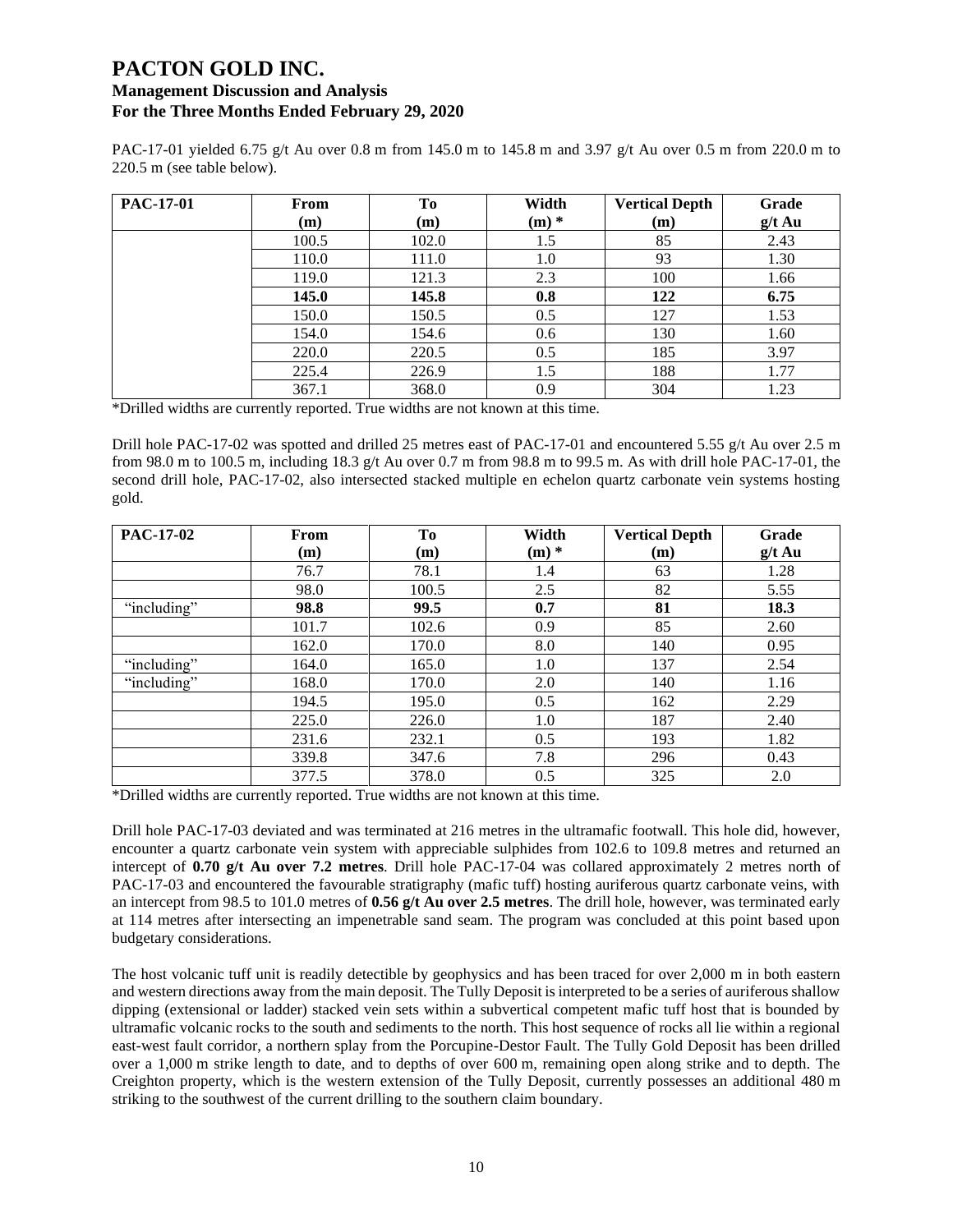This program was carried out under the supervision of Peter Caldbick, P.Geo., of Pacton Gold Inc., the Qualified Person responsible for the technical information presented above.

The drill core was split with half sent to an accredited laboratory, Actlabs in Timmins, Ontario, and fire assayed with an AA and gravimetric finish. Whole metallic assays are performed on samples containing visible gold. Check assays were also performed on pulps and rejects, as well, blanks and standards were inserted into the sample stream for QA/QC purposes.

The Company did not incur the required exploration expenditures on the Tully West Gold Property by January 25, 2020. Accordingly, the Company recorded an impairment charge of \$2,246,986 at November 30, 2019.

### **RESULTS OF OPERATIONS**

#### **Three Months Ended February 29, 2020**

During the three months ended February 29, 2020, the Company reported a net loss of \$679,316 (2019 - \$597,594). The Company's loss included expenditures as follows:

- Consulting fees of \$348,961 (2019 \$233,916) were higher due to an increase in the use of consultants;
- Management fees of \$22,500 (2019 \$45,000) were lower due to lower fees charged by the CEO;
- Office and miscellaneous of \$170,522 (2019 \$59,140) increased due to an increase in travel expenses for the quarter;
- Professional fees of \$83,922 (2019 \$115,221) were lower due to a decrease in legal fees;
- Rent of \$21,333 (2019 \$9,000) increased from the prior period due to temporary equipment storage space in the current period as well as an increase in rental rates;
- Share-based payments of \$nil (2019 \$35,710) were the result of stock options granted in the prior period;
- Shareholder communications and investor relations of \$197,615 (2019 \$104,733) were higher in the current period due to an increase in services being used and an increase in promotional activities;
- Transfer agent and filing fees of \$29,706 (2019 \$31,711) were comparable to the prior period;
- Part XII.6 tax of \$16,614 (2019 \$nil) was a result of flow-through proceeds renounced under the Look-back Rule in relation to the Company's December 2018 flow-through financing; and
- Other income of \$205,928 (2019 \$35,254) increased compared to the prior period as a result of increased exploration and evaluation expenditures on the Company's December 2018 and July 2019 flow-through financings.

### **SELECTED ANNUAL INFORMATION**

**(\$000s, except loss per share)**

|                                         | November 30.<br>2019 | November 30,<br>2018 | November 30,<br>2017 |  |
|-----------------------------------------|----------------------|----------------------|----------------------|--|
| Revenue                                 |                      |                      |                      |  |
| Net loss                                | (10,674)             | (7,065)              | (1,650)              |  |
| Basic and diluted loss per common share | (0.07)               | (0.10)               | (0.03)               |  |
| Total assets                            | 12,500               | 9,408                | 1,837                |  |
| Long-term debt                          | -                    |                      |                      |  |
| Dividends                               | -                    | -                    |                      |  |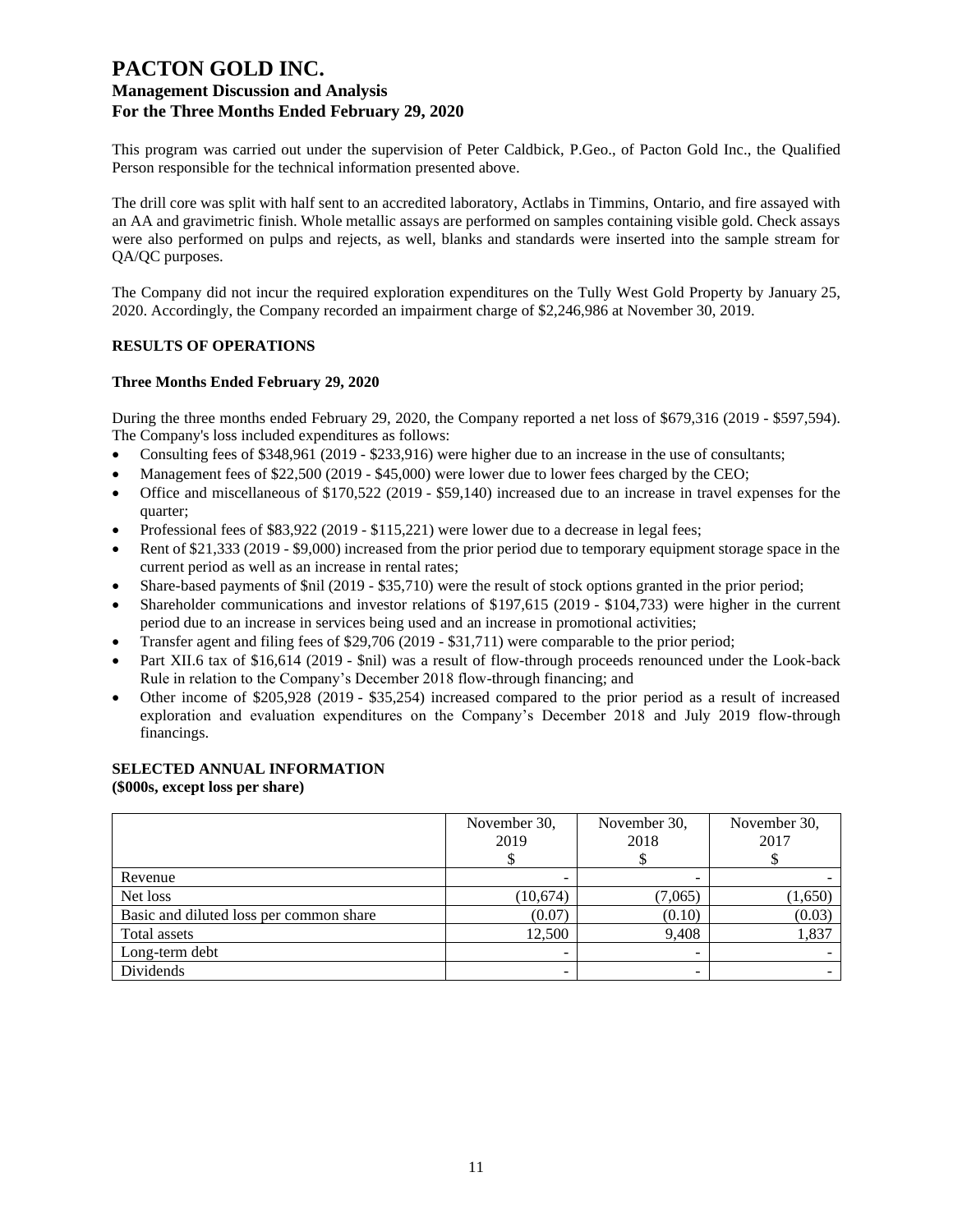### **Management Discussion and Analysis For the Three Months Ended February 29, 2020**

#### **SUMMARY OF QUARTERLY RESULTS (\$000s, except earnings per share)**

Results for the eight most recently completed quarters are summarized as follows:

| For the periods ending            | February 29,<br>2020 | November 30,<br>2019 | August 31,<br>2019 | May 31,<br>2019 |
|-----------------------------------|----------------------|----------------------|--------------------|-----------------|
| Revenue                           |                      |                      |                    |                 |
| Net loss                          | (679)                | (7,379)              | (2,054)            | (644)           |
| Basic and diluted loss per common |                      |                      |                    |                 |
| share                             | (0.00)               | (0.04)               | (0.02)             | (0.01)          |
| Total assets                      | 16,998               | 12,500               | 19,770             | 15,040          |
| Non-current financial liabilities |                      | ۰                    | -                  |                 |

| For the periods ending            | February 28,<br>2019 | November 30,<br>2018 | August 31,<br>2018 | May 31,<br>2018 |
|-----------------------------------|----------------------|----------------------|--------------------|-----------------|
| Revenue                           |                      |                      |                    |                 |
| Net loss                          | (598)                | (1,889)              | (2,066)            | (2, 463)        |
| Basic and diluted loss per common |                      |                      |                    |                 |
| share                             | (0.01)               | (0.02)               | (0.02)             | (0.04)          |
| Total assets                      | 14,276               | 9,408                | 10,440             | 10,356          |
| Non-current financial liabilities |                      |                      |                    |                 |

### **LIQUIDITY AND CAPITAL RESOURCES**

The Company had cash of \$3,702,105 and working capital of \$3,372,674 at February 29, 2020, compared to \$905,356 of cash and \$337,213 of working capital at November 30, 2019.

The Company's accounts payable and accrued liabilities at February 29, 2020 were \$400,402 (November 30, 2019 - \$491,992).

The Company has taken the following measures to address working capital concerns during the 2019 and 2020 fiscal periods, and as of the date of this MD&A:

- On December 14, 2018, the Company closed a private placement and issued 5,881,470 flow-through common shares at a price of \$0.35 per share for gross proceeds of \$2,058,515.
- On June 7, 2019 and July 3, 2019, the Company closed a private placement in two tranches. The Company issued 35,400,000 common shares at a price of \$0.10 per share and 166,667 common shares at a price of \$0.12 per share for gross proceeds of \$3,560,000. The Company also issued 16,590,847 flow-through common shares at a price of \$0.12 per share for gross proceeds of \$1,990,902.
- On December 23, 2019 and January 17, 2020, the Company closed a private placement in two tranches. The Company issued 13,227,333 units at a price of \$0.12 per unit for gross proceeds of \$1,587,280. Each unit consists of one common share and one share purchase warrant. Each warrant entitles the holder to acquire one common share at a price of \$0.18 for a period of two years from the date of issuance. The Company also issued 31,737,584 flow-through common shares at a price of \$0.13 per share for gross proceeds of \$4,125,886.
- During the year ended November 30, 2019, the Company received \$155,000 on the exercise of 950,000 stock options.

The Company will need to obtain additional financing in 2020 for working capital purposes and to continue exploration on its exploration and evaluation assets.

At February 29, 2020, the Company had a remaining commitment to incur exploration expenditures of \$561,998 (November 30, 2019 - \$1,797,565) and \$4,125,886 (November 30, 2019 - \$nil) in relation to its December 2018, July 2019 and December 2019 flow-through share financings, respectively. Included in prepaid expenses and deposits is \$597,610 (November 30, 2019 - \$300,110) of exploration expenditures paid but not yet incurred.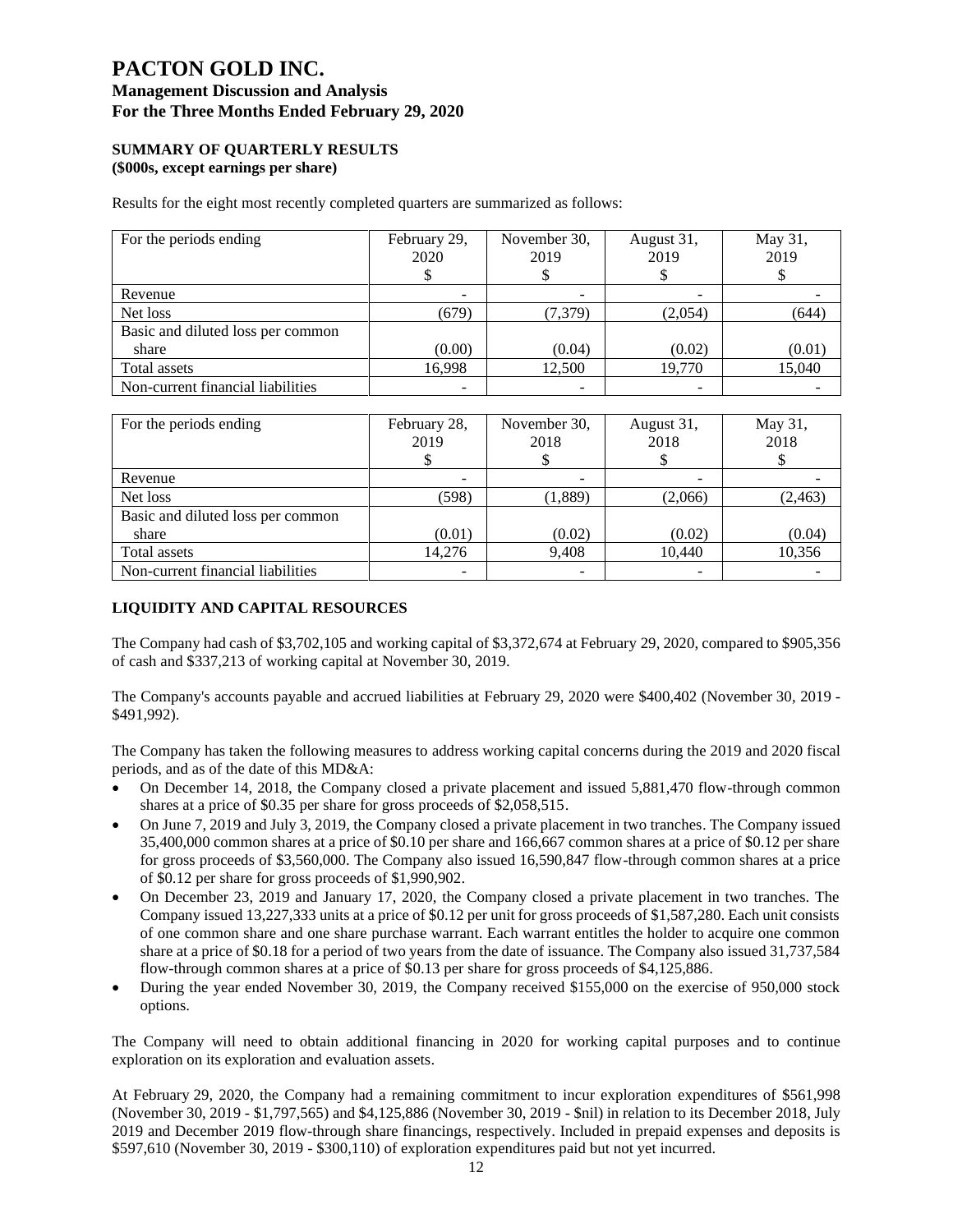### **EVENTS SUBSEQUENT TO FEBRUARY 29, 2020**

Subsequent to February 29, 2020, there was a global outbreak of coronavirus (COVID-19). The actual and threatened spread of the virus globally has had a material adverse effect on the global economy and; specifically, the regional economies in which the Company operates. The pandemic could continue to have a negative impact on the stock market, including trading prices of the Company's shares and its ability to raise new capital. These factors, among others, could have a significant impact on the Company's operations.

### **TRANSACTIONS WITH RELATED PARTIES**

These amounts of key management compensation are included in the amounts shown on the condensed consolidated interim statements of comprehensive loss and were incurred in the normal course of operations:

|                         | <b>Three Months</b><br>Ended<br><b>February 29, 2020</b> |         | <b>Three Months</b><br>Ended<br><b>February 28, 2019</b> |         |
|-------------------------|----------------------------------------------------------|---------|----------------------------------------------------------|---------|
|                         |                                                          |         |                                                          |         |
| Short-term compensation |                                                          | 148.500 |                                                          | 127,500 |

Short-term compensation was paid or accrued as follows:

- \$22,500 (2019 \$45,000) in management fees to a private company controlled by the interim CEO;
- \$26,000 (2019 \$22,500) in professional fees to a private company in which the CFO is a director;
- \$45,000 (2019 \$30,000) in exploration and evaluation assets and \$nil (2018 \$10,000) in consulting fees to a director; and
- \$55,000 (2019 \$30,000) in exploration and evaluation assets to a director.

Transactions with related parties are included in the amounts shown on the condensed consolidated interim statements of comprehensive loss:

|                                              | <b>Three Months</b><br>Ended<br><b>February 29, 2020</b> |        | <b>Three Months</b><br><b>Ended</b> |                          |
|----------------------------------------------|----------------------------------------------------------|--------|-------------------------------------|--------------------------|
|                                              |                                                          |        |                                     | <b>February 28, 2019</b> |
| Related company with a common officer (rent) |                                                          | 15.000 |                                     | 9,000                    |

As at February 29, 2020, the Company has outstanding amounts payable to current and former officers and directors of the Company of \$43,289 (November 30, 2019 - \$113,065) for outstanding fees and expenses. The amounts payable are non-interest-bearing, uncollateralized and repayable on demand.

### **COMMITMENTS**

The Company is obligated to make certain payments and issue shares in connection with the acquisition of its exploration and evaluation assets.

See **Liquidity and Capital Resources** for the Company's flow-through share expenditure commitments.

### **OFF-BALANCE SHEET ARRANGEMENTS**

The Company has not entered into any off-balance sheet arrangements.

#### **FINANCIAL INSTRUMENTS**

Financial instruments are agreements between two parties that result in promises to pay or receive cash or equity instruments. The Company classifies its financial instruments as follows: cash and cash equivalents is classified as fair value through profit or loss; receivables, as amortized cost; and accounts payable and accrued liabilities, as amortized cost. The carrying values of these instruments approximate their fair values due to their short term to maturity.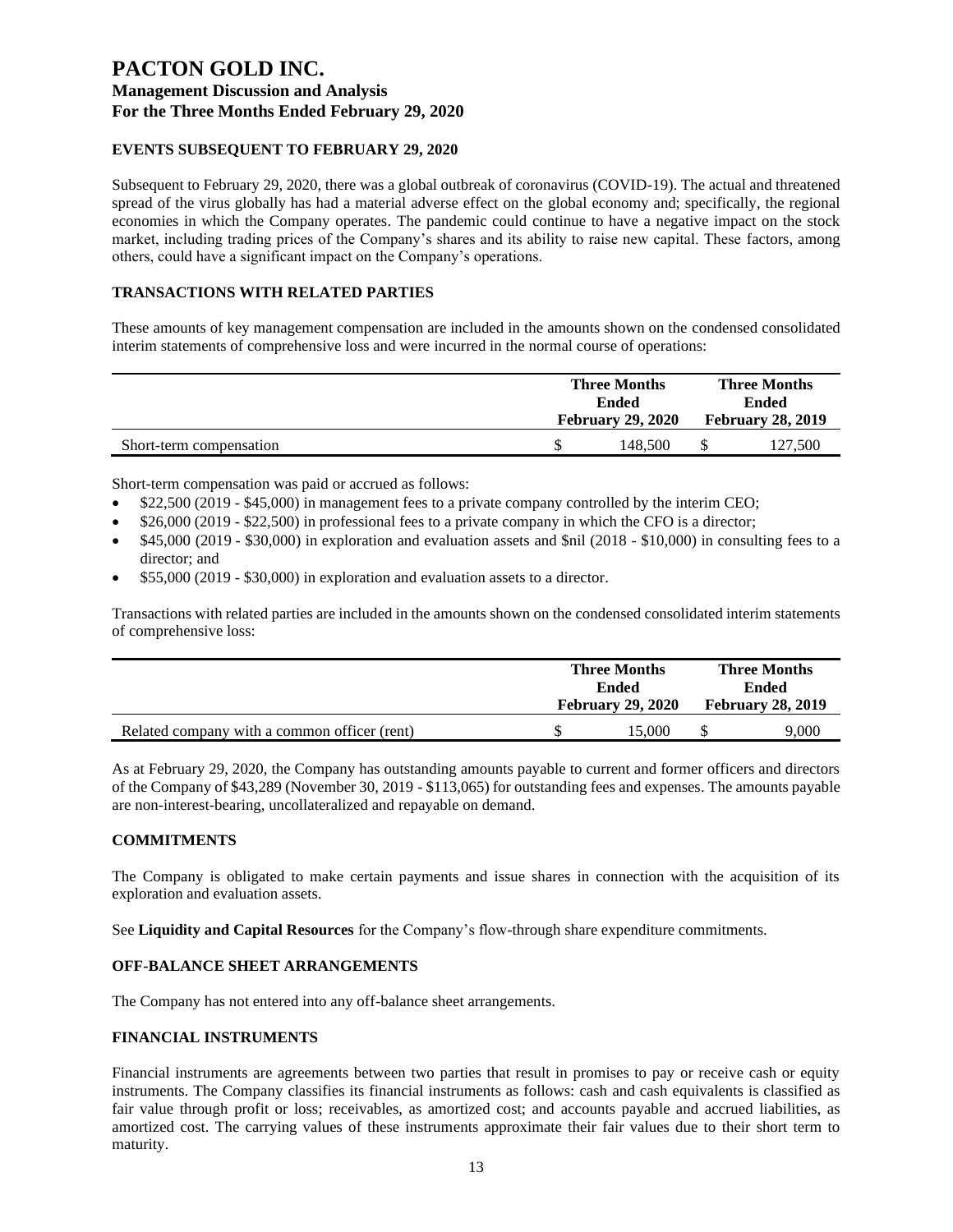The following table sets forth the Company's financial asset measured at fair value by level within the fair value hierarchy:

| <b>February 29, 2020</b>  | <b>Level 1</b> | Level 2 | Level 3                  |    | <b>Total</b> |
|---------------------------|----------------|---------|--------------------------|----|--------------|
| Cash and cash equivalents | 3,702,105      | -       |                          | Ъ  | 3,702,105    |
| <b>November 30, 2019</b>  | <b>Level 1</b> | Level 2 | Level 3                  |    | Total        |
| Cash and cash equivalents | 905.356        | -       | $\overline{\phantom{a}}$ | S. | 905.356      |

The Company has exposure to the following risks from its use of financial instruments:

- Credit risk;
- Liquidity risk; and
- Market risk.

### Credit risk

Credit risk is the risk that one party to a financial instrument will cause a financial loss for the other party by failing to discharge an obligation. The Company manages credit risk, in respect of cash, by placing it at major Canadian financial institutions. Included in receivables is \$181,340 (November 30, 2019 - \$125,293) owing from the Canada Revenue Agency and the Australian Taxation Office. The Company has minimal credit risk.

#### Liquidity risk

Liquidity risk is the risk that the Company will not be able to meet its financial obligations as they fall due. The Company's approach to managing liquidity is to ensure, as far as possible, that it will always have sufficient liquid funds to meet its liabilities when due, under both normal and stressed conditions, without incurring unacceptable losses or risking damage to the Company's reputation. The contractual financial liabilities of the Company as of February 29, 2020 equal \$400,402 (November 30, 2019 - \$491,992). All of the liabilities presented as accounts payable and accrued liabilities are due within 30 days of February 29, 2020.

### Market risk

Market risk is the risk that changes in market prices, such as foreign exchange rates and interest rates, will affect the Company's income or the value of its holdings of financial instruments. The objective of market risk management is to manage and control market risk exposure within acceptable parameters, while optimizing the return on capital.

- *i) Currency risk*  Currency risk is the risk that the fair value or future cash flows will fluctuate as a result of changes in foreign exchange rates. The Company has operations in Canada and Australia and incurs operating and exploration expenditures in both currencies. The fluctuation of the Canadian dollar in relation to the Australian dollar will have an impact upon the results of the Company. The Company does not hold substantial funds in a foreign currency, and only a small amount of its accounts payable and accrued liabilities is denominated in Australian dollars. A fluctuation in the exchanges rates between the Canadian and Australian dollars of 10% would result in a \$6,800 change in the Company's cash, \$2,000 change in accounts payable and accrued liabilities and \$2,900 change in other comprehensive income (loss). The Company does not use any techniques to mitigate currency risk.
- *ii) Interest rate risk –* Interest rate risk is the risk that future cash flows will fluctuate as a result of changes in market interest rates. Interest earned on cash is at nominal interest rates, and therefore, the Company does not consider interest rate risk to be significant. The Company has no interest-bearing financial liabilities.
- *iii) Other price risk –* Other price risk is the risk that the fair value or future cash flows of a financial instrument will fluctuate due to changes in market prices, other than those arising from interest rate risk. The Company is not exposed to significant other price risk.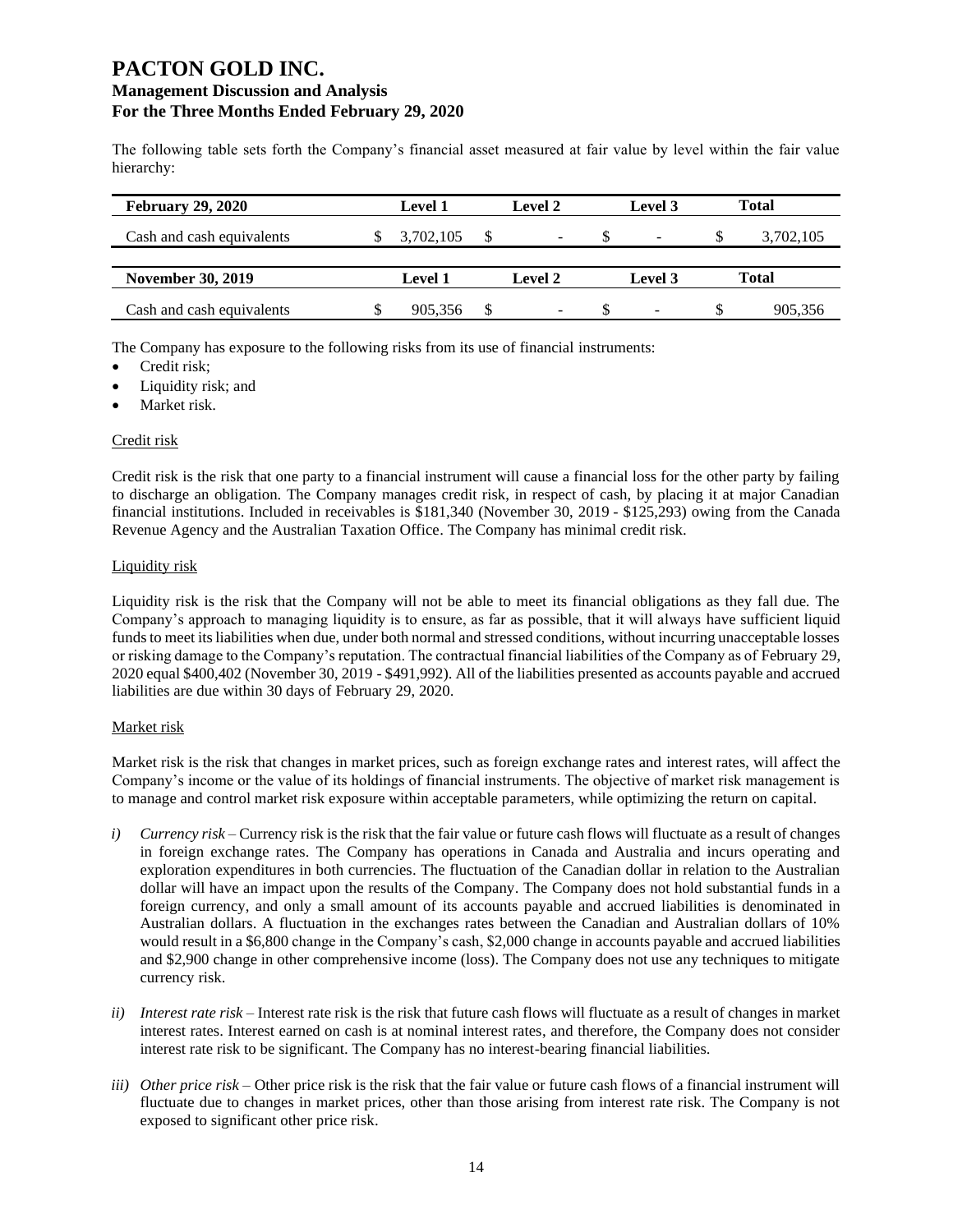#### Capital management

The Company considers its capital to be comprised of shareholders' equity.

The Company manages the capital structure and makes adjustments to it in light of changes in economic conditions and the risk characteristics of the underlying assets. To maintain or adjust the capital structure, the Company may attempt to issue new shares. Although the Company has been successful at raising funds in the past through the issuance of capital stock, it is uncertain whether it will continue this method of financing due to the current difficult market conditions.

In order to facilitate the management of its capital requirements, the Company prepares expenditure budgets that are updated as necessary depending on various factors, including successful capital deployment and general industry conditions.

Management reviews the capital structure on a regular basis to ensure that the above objectives are met. There have been no changes to the Company's approach to capital management during the three months ended February 29, 2020. The Company is not subject to externally imposed capital requirements.

#### **RISKS**

The Company, and the securities of the Company, should be considered a highly speculative investment. The following risk factors should be given special consideration when evaluating an investment in any of the Company's securities.

There are a number of outstanding securities and agreements pursuant to which common shares of the Company may be issued in the future. This will result in further dilution to the Company's shareholders.

The Company has a very limited history of operations, is in the early stage of development, and has received no revenues other than insignificant interest revenues following its transition to a mineral exploration and development company. As such, the Company is subject to many risks common to such enterprises. There can be no assurance that the Company will be able to obtain adequate financing in the future or, if available, that the terms of such financing will be favourable. The Company does not anticipate paying any dividends in the near future.

Although the Company has taken steps to verify the title to mineral properties in which it has acquired an interest, no assurance whatsoever can be given that the Company's interests may not be challenged by third parties. If challenged, and if the challenge is sustained, it will have an adverse effect on the business of the Company. Title to mineral properties may be subject to unregistered prior agreements or transfers and may also be affected by undetected defects or the rights of indigenous peoples.

Environmental legislation is becoming increasingly stringent and costs and expenses of regulatory compliance are increasing. The impact of new and future environmental legislation on the Company's operations may cause additional expenses and restrictions. If the restrictions adversely affect the scope of exploration and development on the mineral properties, the potential for production on the properties may be diminished or negated.

The exploration of mineral properties involves significant risks, which even experience, knowledge and careful evaluation may not be able to avoid. The price of metals has fluctuated widely, particularly in recent years, as it is affected by numerous factors that are beyond the Company's control, including international economic and political trends, expectations of inflation or deflation, currency exchange fluctuations, interest rate fluctuations, global or regional consumptive patterns, speculative activities and increased production due to new extraction methods. The effect of these factors on the price of metals, and therefore, the economic viability of the Company's interests in the mineral properties cannot be accurately predicted. Furthermore, changing conditions in the financial markets, and Canadian income tax legislation may have a direct impact on the Company's ability to raise funds for exploration expenditures. A drop in the availability of equity financings will likely impede spending. As a result of all these significant risks, it is quite possible that the Company may lose its investments in the Company's mineral property interests.